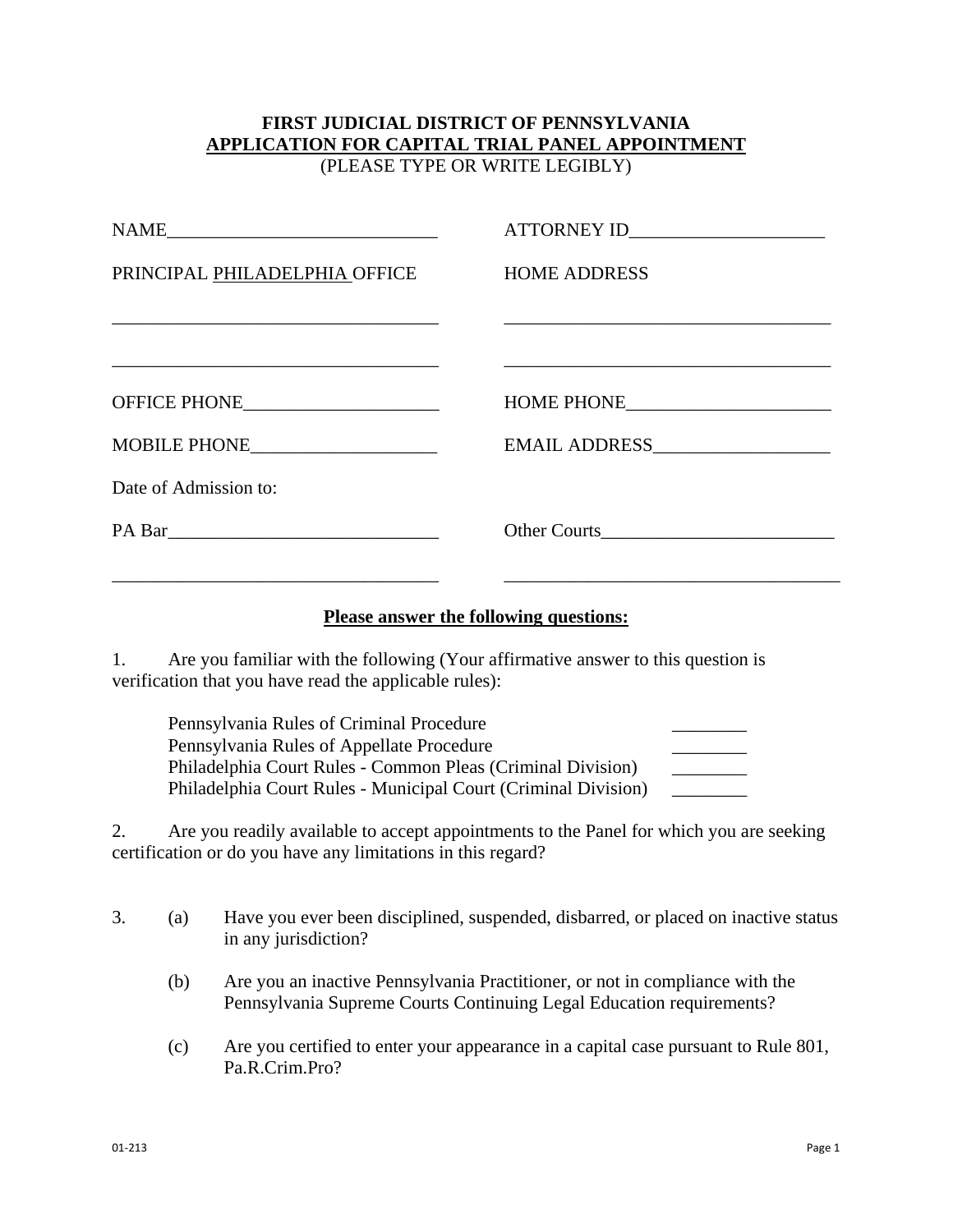- (d) Do you have any disciplinary complaints pending against you in any jurisdiction?
- (e) Has any court ever removed you as a criminal defense counsel (trial, appellate, or PCRA) for any reason other than conflict?
- (f) Is there any other information which you believe the appointing authority, should be aware of?

If you answered a Yes to any of the above, please provide a detailed explanation of the circumstances, including copies of any decisions, orders, petitions, claims or other relevant documents. (Respond on a separate page, indicating "Response to Question 3")

## 4. **CAPITAL TRIAL PANEL INFORMATION**

- (1) Are you a member in good standing of the Bar of the Pennsylvania Supreme Court?
- (2) Are you an active trial practitioner with a minimum of 5 years criminal litigation experience?
	- (a) Describe your criminal litigation experience.
	- (b) Please answer the following questions regarding your practice:
		- i. How many total active criminal cases do you currently carry as sole or co-counsel?
		- ii. Of the foregoing, how many are:

Capital\_\_\_\_\_\_\_\_ Non-Capital \_\_\_\_\_\_\_ Felony\_\_\_\_\_\_\_

- iii. How many criminal cases have you taken to a jury trial in the preceding 24 months?
- iv. How many criminal cases have you taken to a non-jury trial in the preceding 24 months?
- v. In the past five years, how many homicide cases have you handled as counsel of record?
- vi. How many of these were capital cases at any time during your representation?